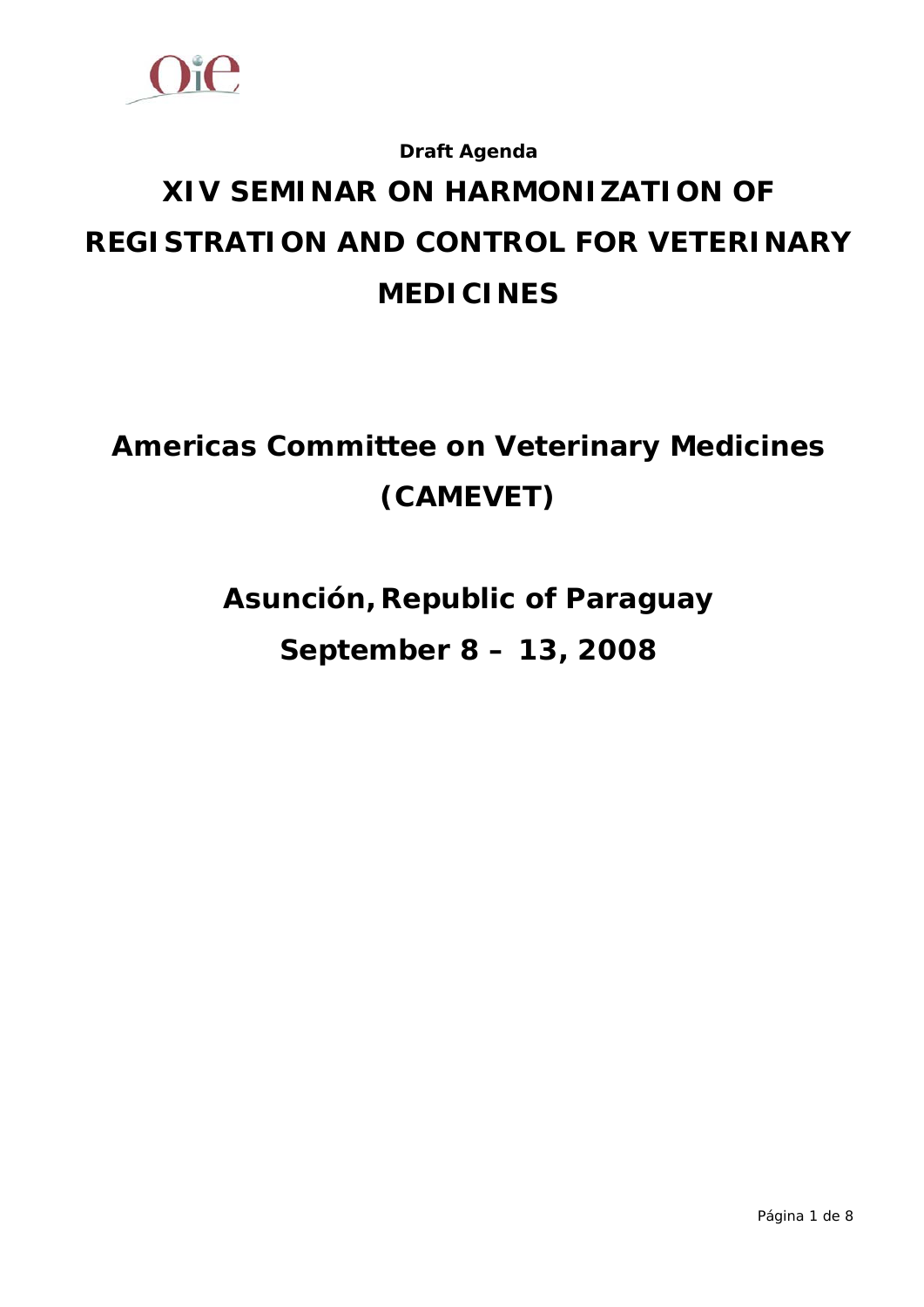

According to the activities developed in the CAMEVET since year 1992, and due to the agreements reached during the XIII Seminar in year 2007 in Santo Domingo, Dominican Republic, next Seminar is announced for September 8 –  $13^{th}$ .

As a result of the proposals and conclusions of the previous Seminars, various technical and operative issues will be discussed, especially analyzing the situation related to the application of the working documents harmonized by the Committee in Member countries, and the elaboration of worldwide standards through the chapters corresponding to veterinary medicines in the Terrestrial and Aquatic Animal Health Codes of the World Organization for Animal Health (OIE).

The technical topics to be discussed include the revision of the working papers related to the application of Good Manufacturing Practices for ectoparasiticides as well as the audit guides corresponding to pharmacological and biological products, the approaches for the establishment of shelf life in veterinary products, efficacy assays for antiparasitaries, and a reference document on illegal practices in the commercialization of veterinary products.

During the Seminar various presentations shall be carried out, on topics as the approval process for biological products based on genetically modified organisms, the approaches for bioequivalence tests in veterinary products, and a presentation on antimicrobial resistance, among other issues.

Finally, and as an associated event, a Workshop will be carried out by personnel of the US Food and Drug Administration Center for Veterinary Medicine and will focus on the update on human food safety requirements for antimicrobial veterinary drugs approval.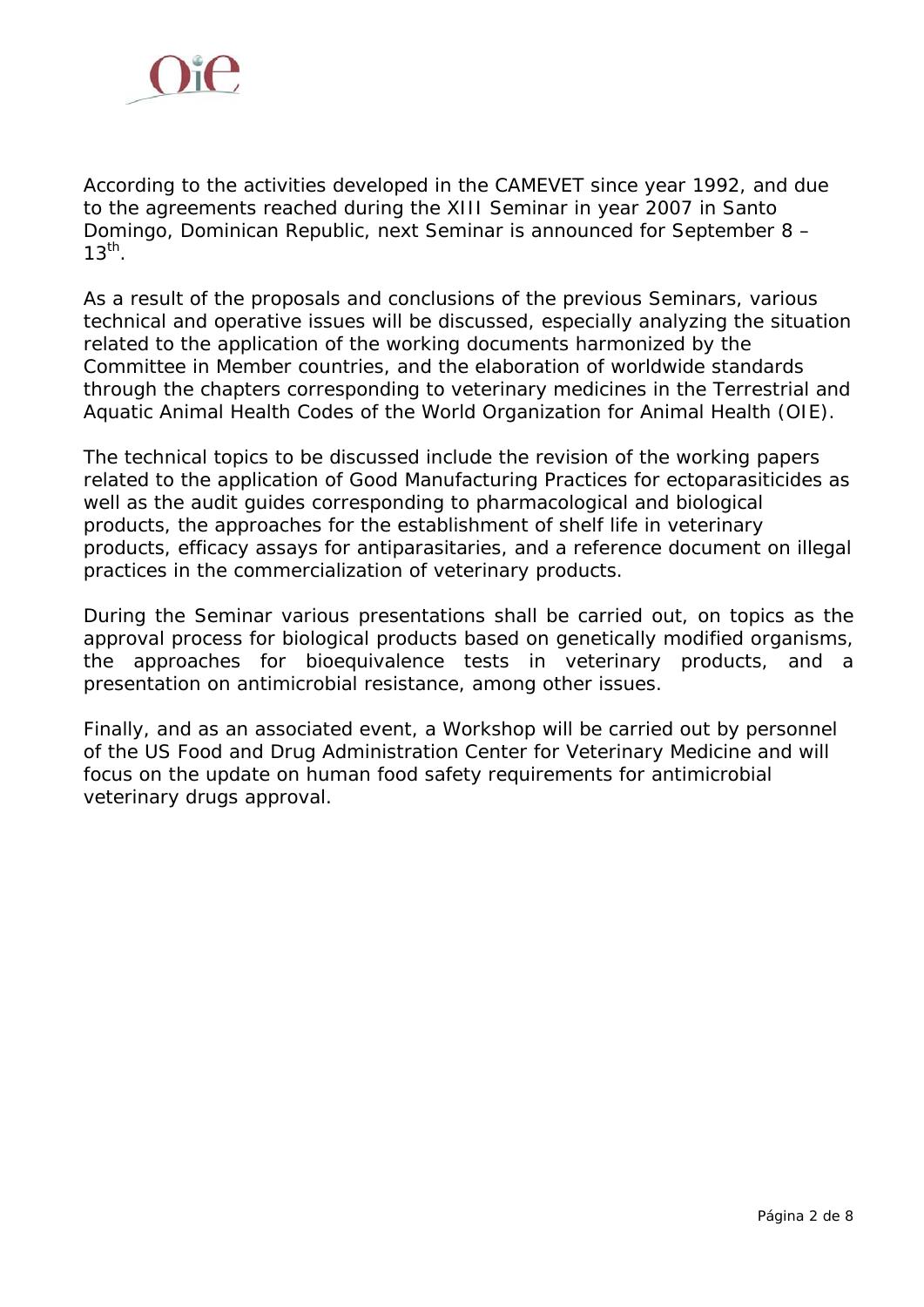

## **XIV SEMINAR ON HARMONIZATION OF REGISTRATION AND CONTROL FOR VETERINARY MEDICINES**

## **Monday, September 8th**

Registration Meeting for Representatives from Veterinary Products Industry

## **Tuesday, Septiember 9th**

Registration (continued)

## **Opening speeches**

Session opening. Assumption of CAMEVET's President and Vice-president **Speeches carried out by official, industrial and OIE representatives.** 

Outcomes of the participation in the OIE Conference on Veterinary Products in Africa

## **Dr. Martín Minassian – CAMEVET Secretary**

Evaluation of the CAMEVET activities related to the Terrestrial and Aquatic Animal Health Code.

Procedures for the participation of CAMEVET on the proposals for creation and modification of the OIE Standards

## **Dr. José Joaquín Oreamuno – OIE Subregional Representative for Central America**

Presentation of the Central American Technical Regulation "Veterinary products: Facilities, Registration and Control"

## **Dr. Benigno Alpízar Montero–Head of the Departament of Registration and Control for Veterinary Medicines, National Secvices for Animal Health, Costa Rica**

Follow up of CAMEVET documents – Update and application of approved guidelines in the Member countries.

## **Dr. Martín Minassian – CAMEVET Secretary**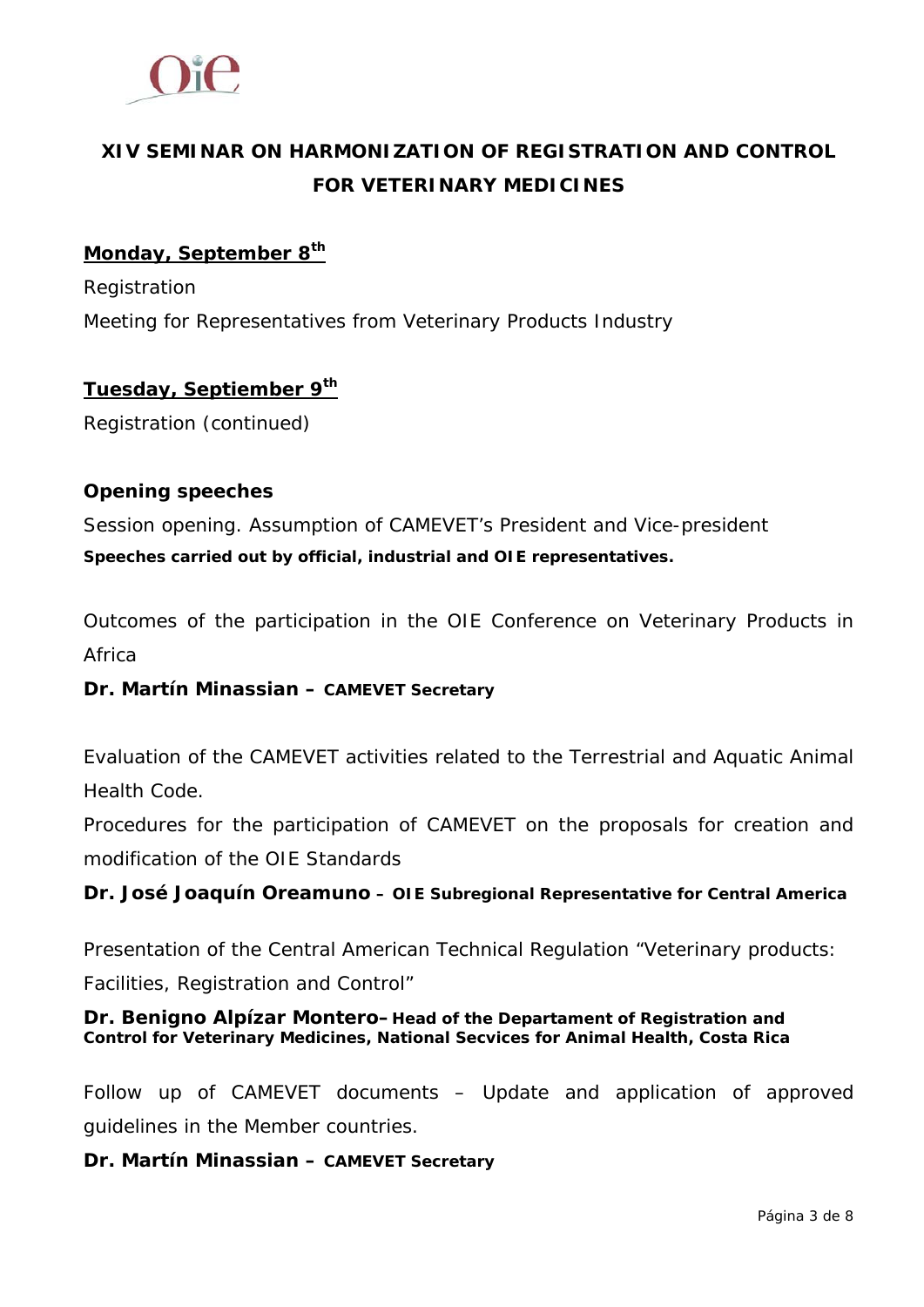

## **Wednesday, September 10th**

Good Veterinary Practices related to the use of Veterinary Medicines

Presentation of the comments for the working paper (Step III)

#### **Dr. Carlos Francia – CAPROVE (Argentina)**

**Milson da Silva Pereira – SINDAN (Sindicato Nacional da Indústria de produtos para Saúde Animal)**

Criteria for the establishment of shelf life in veterinary products Presentation of the comments for the working paper (Step III) **Lecturer to confirm** 

Good manufacturing practices for ectoparasiticides Presentation of the document developed by the working group **Lecturer to confirm** 

Efficacy tests for antiparasitic products for ruminants and swines Presentation of the modification proposals for the working paper (Step III)

## **Dr. Martín Minassian – CAMEVET Secretary**

Unlawful practices in veterinary products trade

Presentation of the draft working paper

#### **Hernan Cifuentes Sguerra – Asociación Nacional de Productos Veterinarios– Colombia**

Good Manufacturing Practices in Pharmacological and Biological products.

Revision of the proposals for modification of the audit guides for pharmacological and biological products.

Presentation of comments to the working paper (Step III)

#### **Dr. Martín Minassian – CAMEVET Secretary**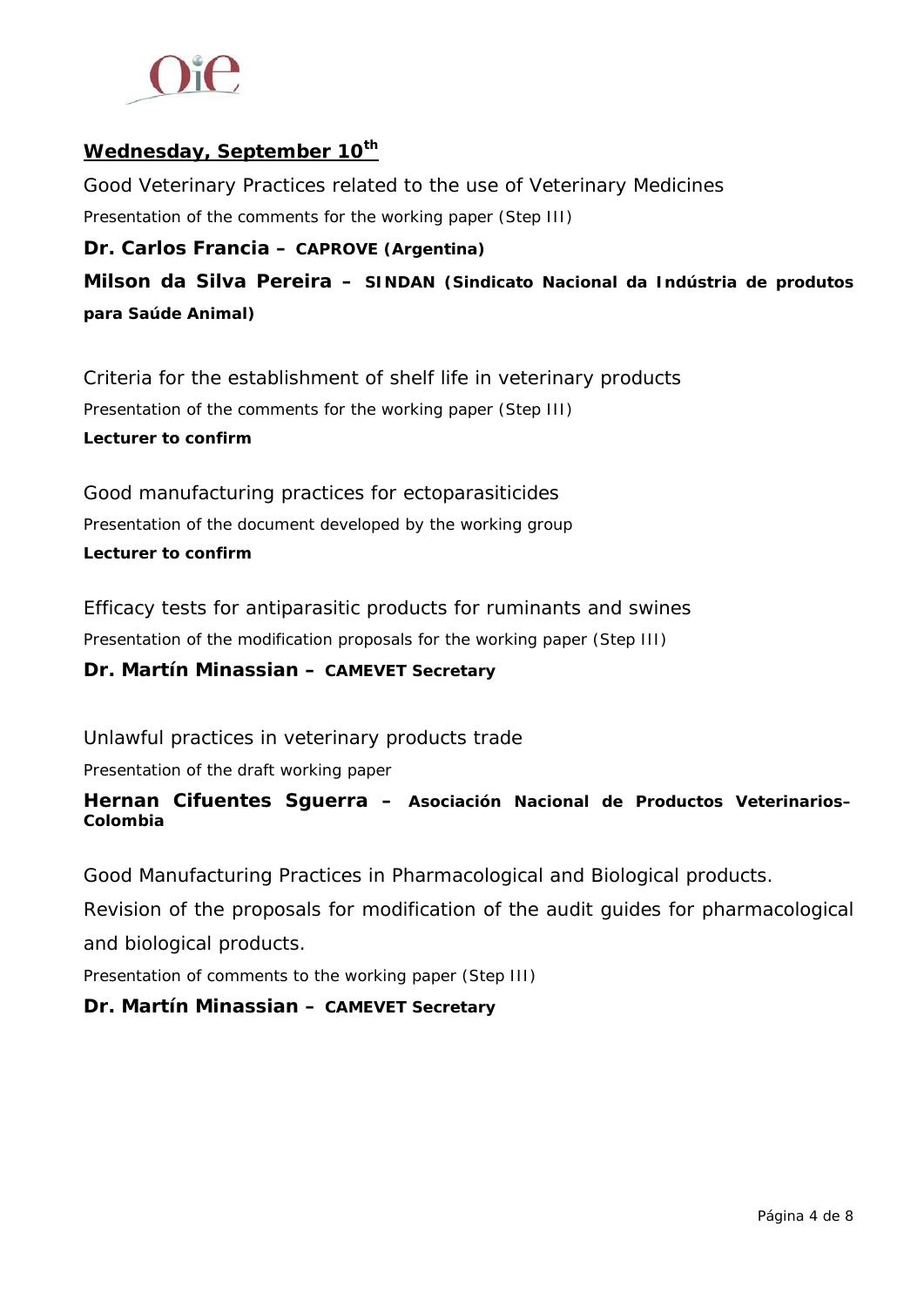

## **Thursday, September 11th**

Update on Good Manufacturing Practices

## **Dra. Berta Giner - Gerente de Regulatorio e Investigación. Elanco Animal Health Latinoamérica.**

Discussion on the application and the harmonization of the Good Manufacturing Practices in the CAMEVET member countries

Coding systems applied for lot numbers, manufacture and expiration dates on veterinary products

Presentation of the proposal for the draft document.

**Milson da Silva Pereira – SINDAN (Sindicato Nacional da Indústria de produtos para Saúde Animal) - Brasil**

Criteria applied for the approval of biological products containing genetically modified organisms

Presentation of the positions applied on USA and European Union

**Lecturers to confirm** 

Bioequivalence and registration of generic veterinary products

**Dr. Tomás Martín Jiménez – Profesor Asistente de Farmacología. Departamento de Medicina Comparativa, Universidad de Tennessee** 

Update on Bacterial Resistance to Antimicrobials

**Dr. Tom Shryock – Microbiologist, Elanco USA.**

FDA international extension activities, CAMEVET relations with VICH and Codex Alimentarius International

**Dr Merton Smith - Special Assistant for International Activities – FDA Center for Veterinary Medicine**

## **Conclusions and Recommendations**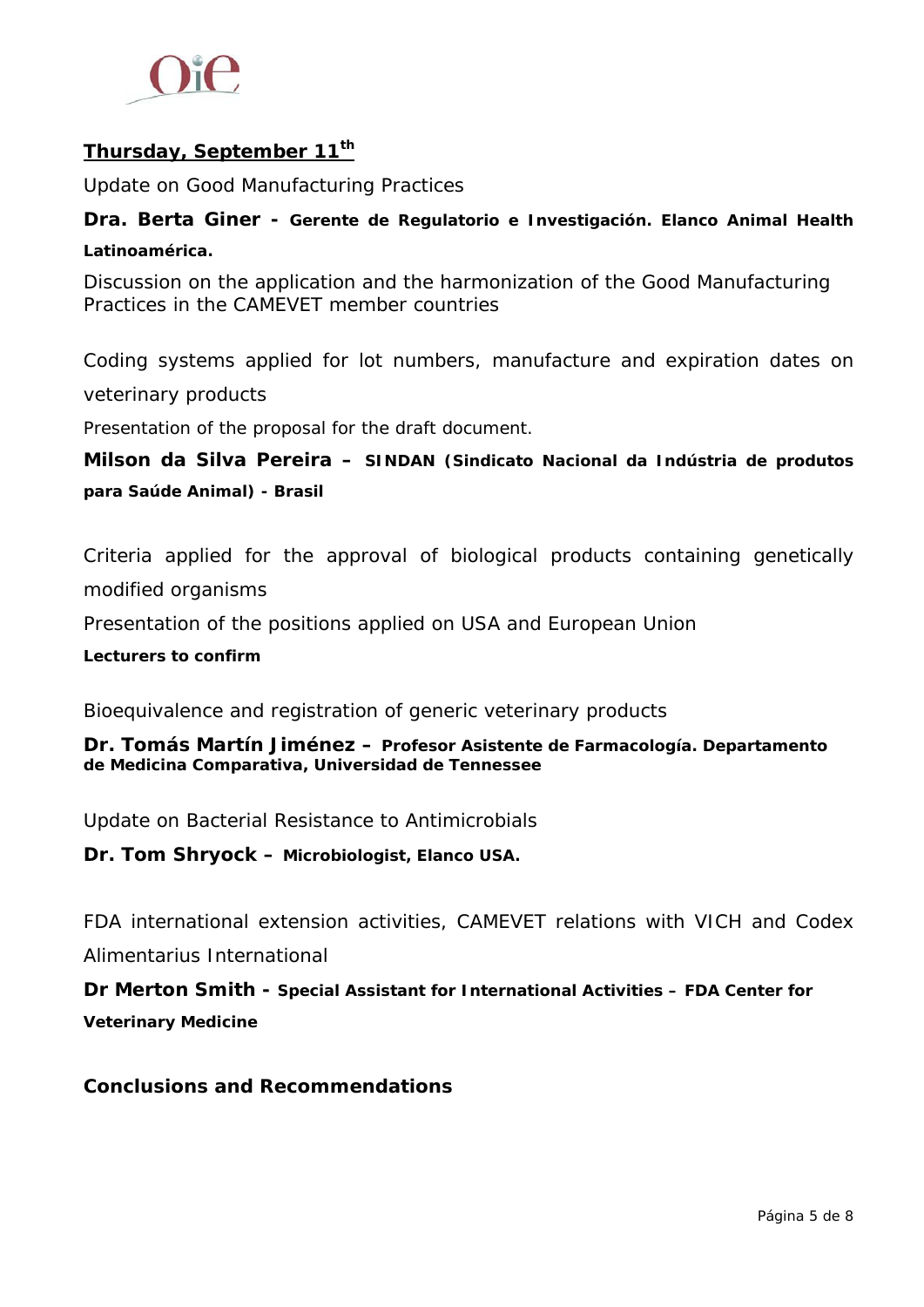

## **Other activities associated to the event**

## **Monday, September 8th (Evening)**

Meeting for Representatives from Veterinary Products Industry

An open meeting for all of the representatives from Associations and companies will be developed, in order to exchange opinions and positions related to the activities carried out by CAMEVET.

## **Friday and Saturday, September 12th – 13th**

Update on Human Food Safety Requirements for Antimicrobial Veterinary Drugs Approval

**Workshop developed by Dr Lynn Friedlander, Steve Yan and Haydée Fernández (Center for Veterinary Medicine, US Food and Drug Administration) (see details below)** 

#### **Accomodation**

Seminar will be held at **Hotel Guaraní Esplendor** Oliva esquina Independencia Nacional, Asunción, Paraguay. Tel: 595 21 452099 http://www.guaraniesplendor.com/ Reservations: **[reservas@guaraniesplendor.com](mailto:reservas@guaraniesplendor.com)**

#### **Languages**

Translation services (English – Spanish - Portuguese) will be provided.

#### **Registration**

Registration fee will be 200 US Dollars, which will have to be paid at the beginning of the Seminar. Government representatives' participation is free of charge.

Pre-registration can be made by confirming your participation to the OIE Regional Representation for the Americas, tel/fax (54-11) 4331-3919/4939/5158/5162/5165, or by e-mail to **[rr.americas@oie.int](mailto:rr.americas@oie.int)** with copy to CAMEVET Secretary **[m.minassian@gmail.com](mailto:m.minassian@gmail.com)**

More information and updates for this Agenda will be also available at the OIE Regional Representation web site.

#### **Hotel reservations are not related to the Seminar registration.**

Updates for the working Agenda shall be available at the Regional Representation webpage. **[http://www.rr-americas.oie.int/es/proyectos/es\\_camevet.htm](http://www.rr-americas.oie.int/es/proyectos/es_camevet.htm)**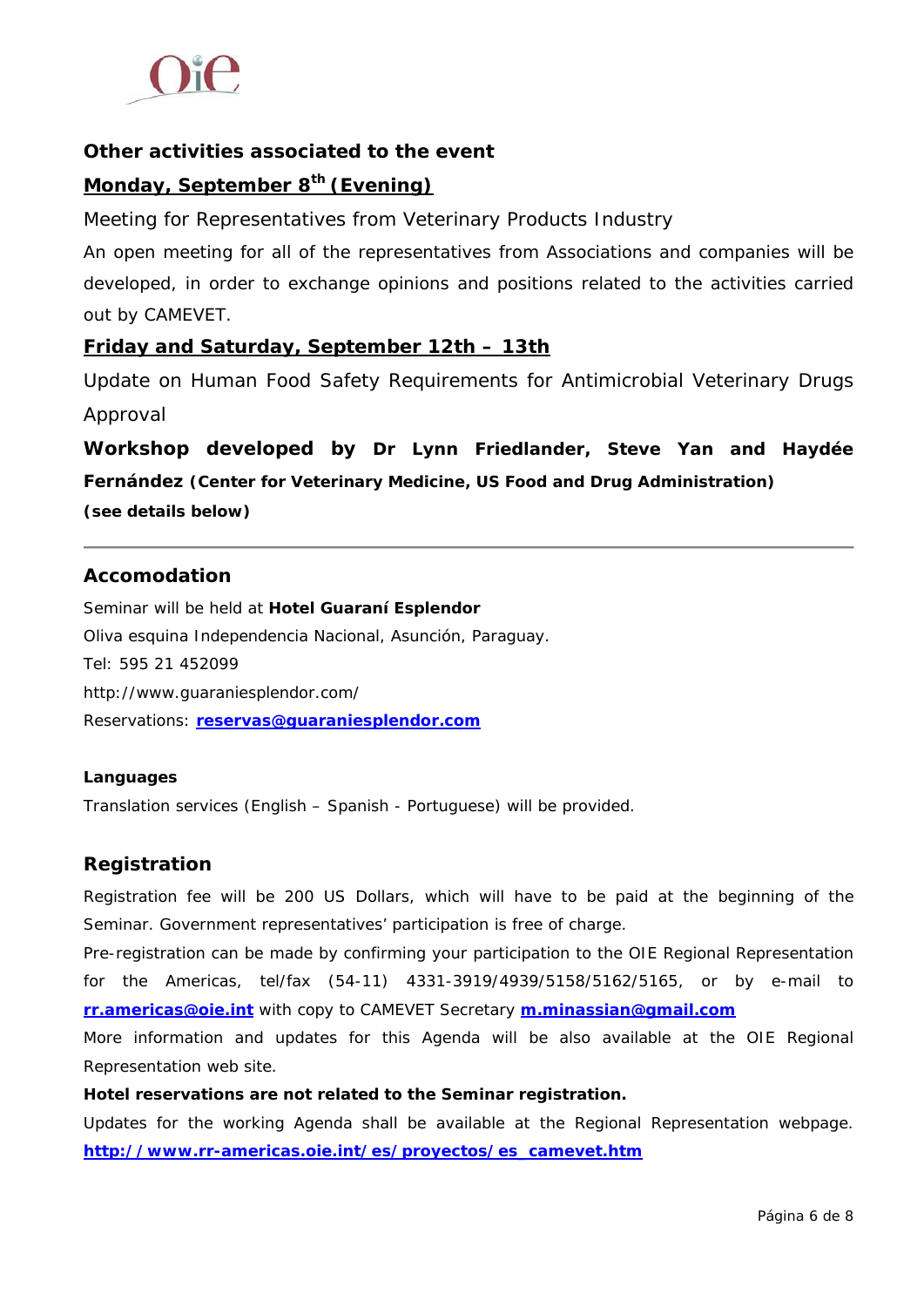

## **Workshop**

## **Update on Human Food Safety Requirements for Antimicrobial Veterinary Drugs Approval**

September 12-13, 2008

#### Draft Agenda

#### Sept.12 (Friday):

- 9:00 10:00 Overview of current human food safety requirements for antimicrobial veterinary drugs
- 10:30 11:00 Safety assessment of antimicrobial veterinary drug residues on human intestinal flora
- 11:00 11:30 Break
- 11:30 12:30 History and development of Guidance For Industry (GFI) #152
- 12:30 2:00 Lunch
- 2:00 3:00 Application of GFI #152 in the U.S. antimicrobial veterinary drug approval process
- 3:00 3:30 Break
- 3:30 4:30 Impact and experiences with GFI #152
- 4:30 5:30 Discussion with attendees

#### Sept. 13 (Saturday):

- 9:00 10:00 Setting withdrawal times
- 10:00 11:00 Role of different components of human food safety on the final approval of an antimicrobial drug
- 11:00 11:30 Break
- 11:30 12:30 Discussion with attendees